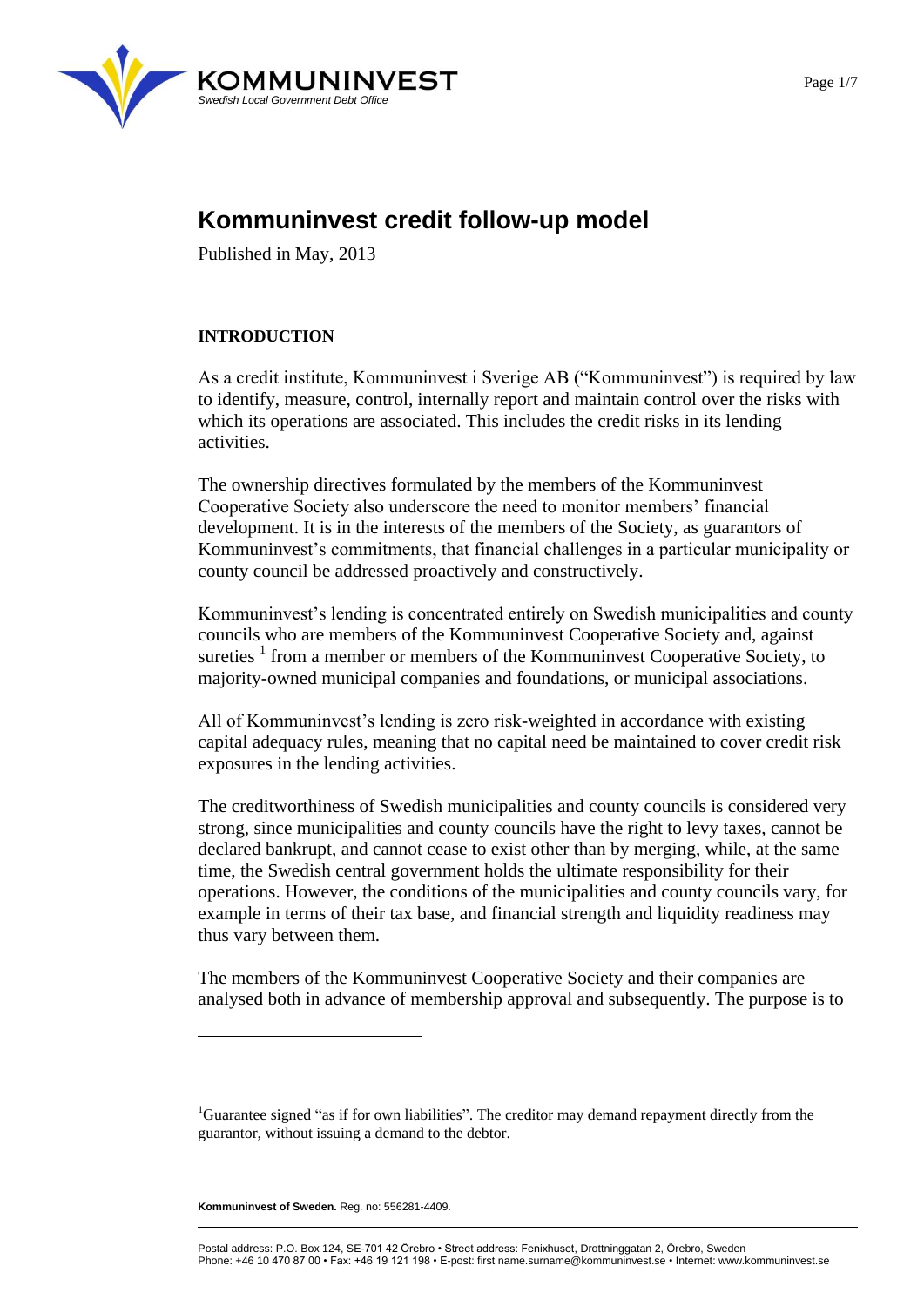

identify which members face, or may come to face, financial challenges and to obtain a better overview of the financial challenges facing the Swedish local government sector in general. This document describes the on-going follow-up that takes place once a municipality or county council has become a member of the Kommuninvest Cooperative Society.

Access to credit provided by Kommuninvest is generally restricted for members for whom Kommuninvest has identified financial challenges. In individual cases, Kommuninvest also initiates a forward-looking dialogue with the member to ensure a long-term sustainable financial position.

### **KOMMUNINVEST'S CREDIT FOLLOW-UP MODEL**

Kommuninvest lends only to member municipalities and county councils, and, against sureties, to member's wholly-owned companies and foundations, and to municipal associations.

To assess the financial strength of individual members of the Kommuninvest Cooperative Society, Kommuninvest has developed its own quantitatively based analysis model. The quantitative analysis forms the basis for an overall assessment by Kommuninvest of individual members' capacity to meet their future financial commitments.

The follow-up focuses primarily on the municipal members, since lending to county councils accounts for less than 1 percent of Kommuninvest's total lending. For further information regarding follow-up on county councils, please see the Questions and Answers section.

The municipalities are always assessed from a consolidated perspective, that is, including municipal companies, and they are analysed at least twice annually. The point of departure is the quantitative model, in which the income statement, balance sheet, demographics and risks in the municipal operations are reviewed.

Once a quantitative analysis has been made, it is, if necessary, followed by a qualitative analysis. This scrutinises and analyses the local government corporation and its financial conditions in more detail.

Kommuninvest's analysis model is based on 11 key figures:

- population growth
- net cost
- solvency including pension commitments
- $-$  current ratio
- consolidated net debt including pension commitments
- level of tax levy

**Kommuninvest of Sweden.** Reg. no: 556281-4409.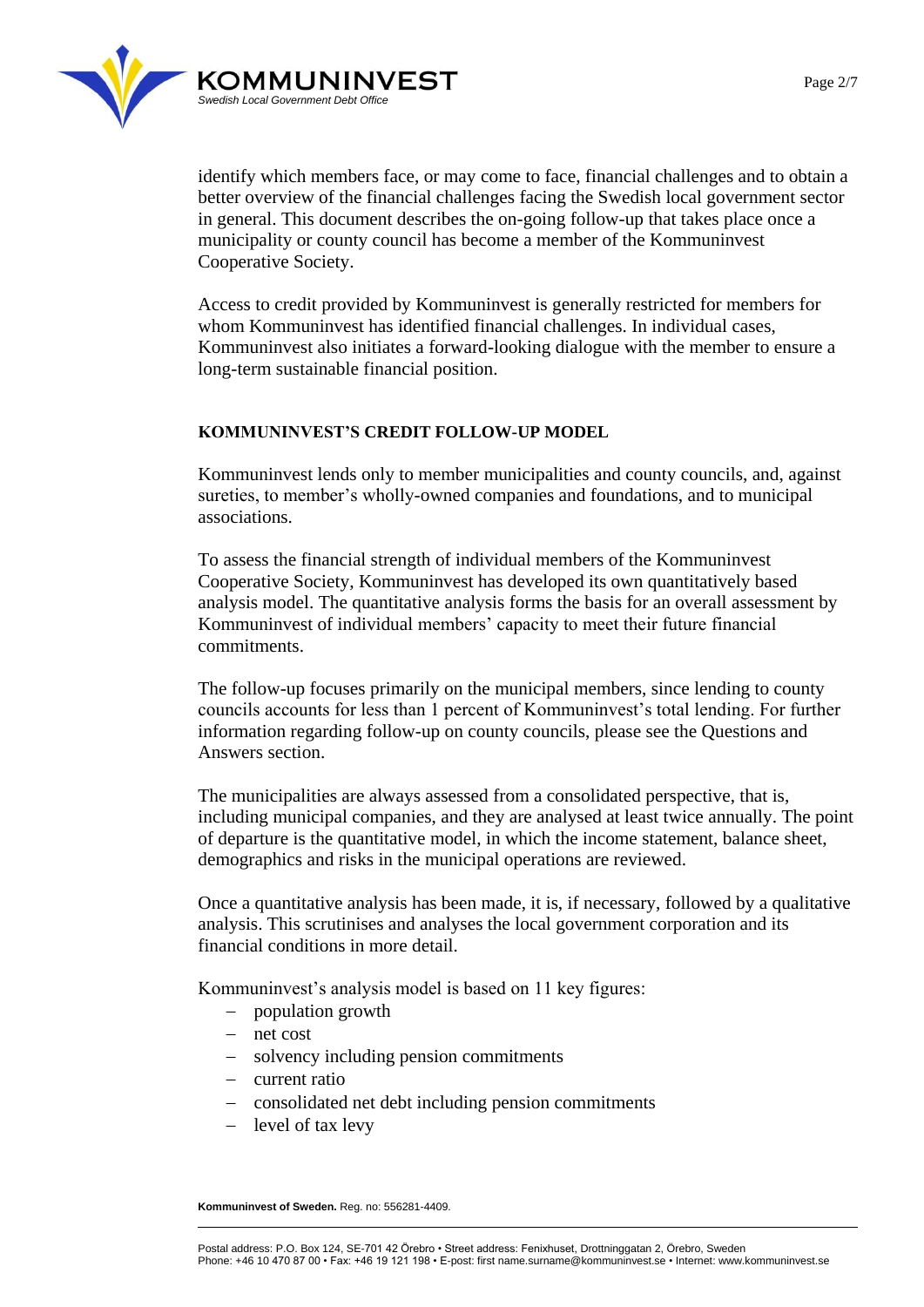

- results before extraordinary items
- equalisation contributions & government grants
- commitments
- loan debt
- vacancy rates in the municipal housing company.

For each member, the model generates a risk factor on a scale of 0 to 13. A higher risk factor indicates that the municipality faces, or could face, considerable financial challenges. However, for the reasons named above, creditworthiness is very good regardless of the risk factor.

The graph below shows the outcome of the quantitative model distributed among the municipalities that were members of the Kommuninvest Cooperative Society at the ends of 2011, 2010 and 2009 respectively. (The distribution for 2012 is made in the second half of 2013 when the annual reports for 2012 are available.)

Most of the members have a relatively low risk factor – that is, higher relative financial strength. For the 2011 financial year, 139 municipalities had a risk factor between 0 and 3, 90 municipalities had a risk factor between 3.5 and 6, 30 municipalities had a risk factor between 6.5 and 8. Eight municipalities had a risk factor above 8.5 – the level at which Kommuninvest initiates a dialogue on the individual municipality's financial conditions.<sup>2</sup>



<sup>2</sup> A dialogue is to be initiated with an individual municipality in the event it has a risk weight of more than 8.5, although a dialogue may be initiated with members with a lower risk weight if Kommuninvest deems it suitable.

**Kommuninvest of Sweden.** Reg. no: 556281-4409.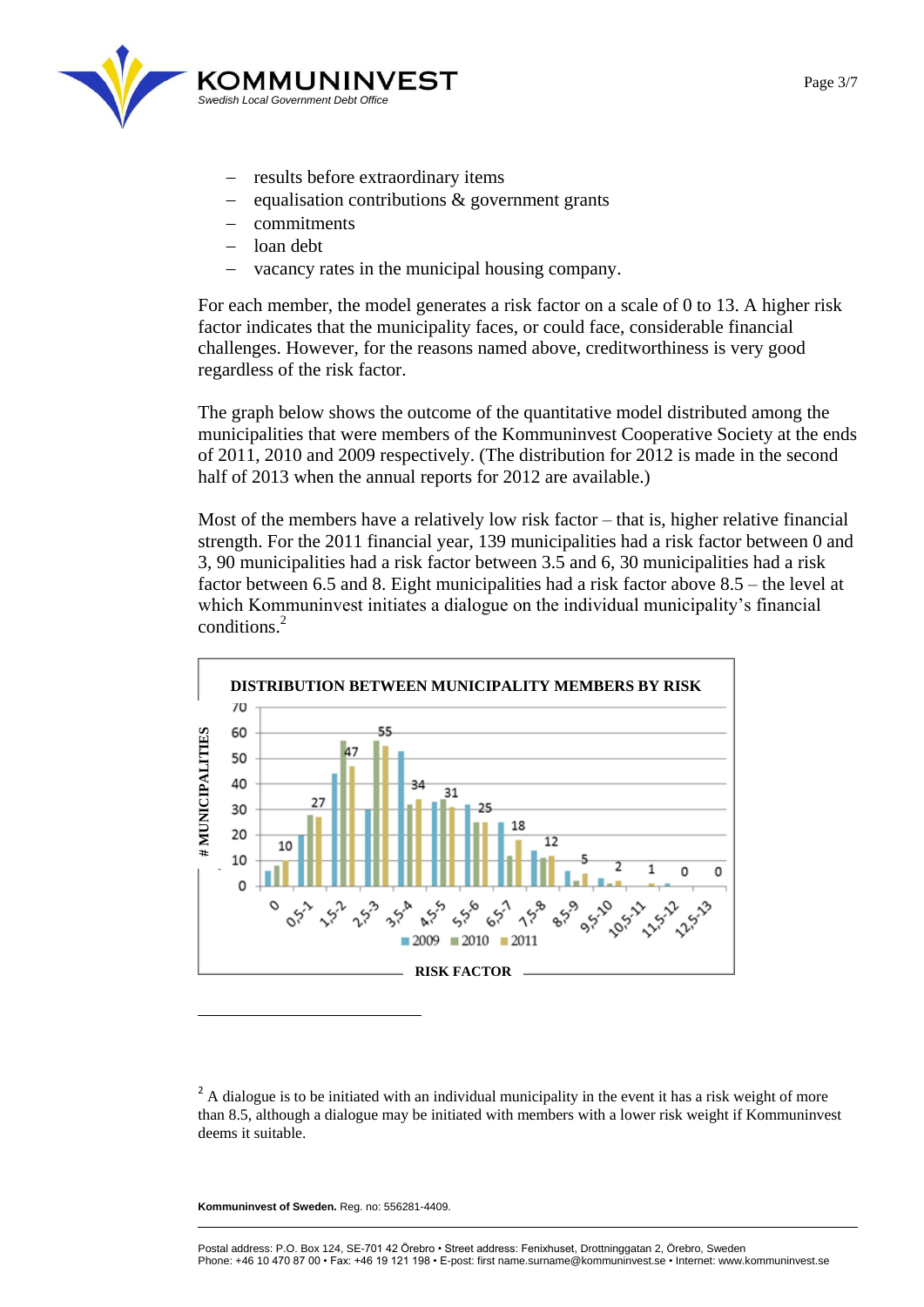

#### **Setting of loan limits**

Each year, the Board of Directors of Kommuninvest sets a general loan limit for all members. The general loan limit corresponds to the total external debt that the Board considers each member able to bear, including liabilities "below the line". The general limit should not be confused with the member's credit facility with Kommuninvest – see below.

Before setting the general loan limit, a general analysis is made of the sector's combined financial capacity. This analysis is primarily based on growth factors such as GDP, taxation power and tax base, but also other factors that affect the municipalities' balance sheets and income statements. An example is the basis on which pensions are calculated.

For 2013, the general loan limit for municipalities amounts to SEK 118,000 per inhabitant. Depending on their financial capacity, individual municipalities may have a higher or lower loan limit. The municipality may, for example, have extensive operations and revenues in its municipal companies or surplus values in its housing stock. For 2013, Kommuninvest's loan limits vary between SEK 83,700 and SEK 196,000 per inhabitant. An individual decision by Kommuninvest is required to obtain a higher, special loan limit. Members with a special limit are subject to more frequent follow-up than other members.

The graphs below illustrate the distribution of Kommuninvest's members and lending volumes by risk factor at the end of 2012. As can be seen, lending is to a large extent distributed among members with a lower risk factor. On 31 December 2012, 61 percent of lending was to members with a risk factor between 0 and 3, while the number of members with a risk factor between 0 and 3 amounted to 52 percent of the total.



Members with special loan limits are listed separately in the graphs below. From the graphs, it can be seen that members with special loan limits accounted for 24 percent of lending on 31 December 2012, while such members only accounted for 8 percent of the

**Kommuninvest of Sweden.** Reg. no: 556281-4409.

Page 4/7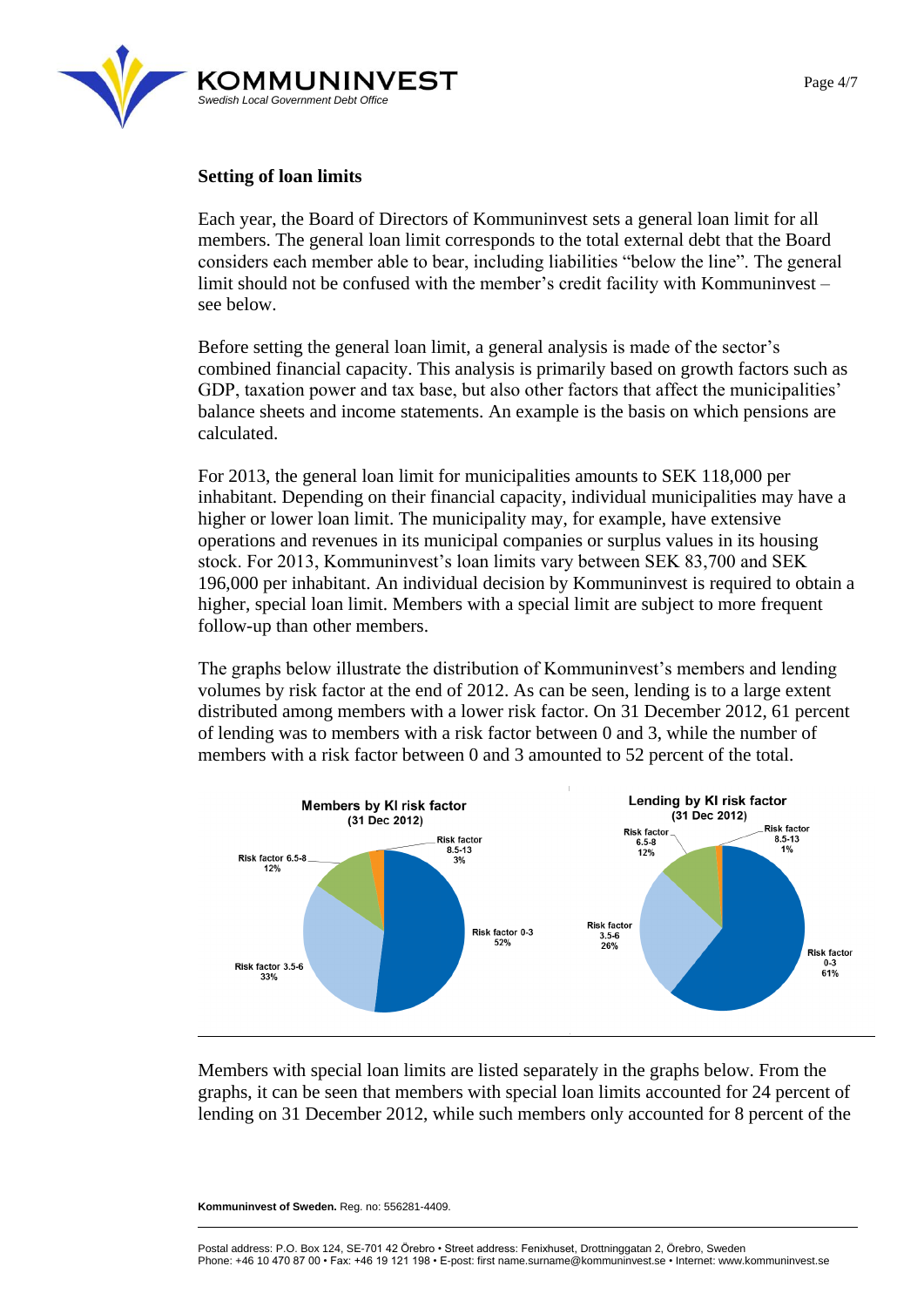

total number. Members with special loan limits generally have greater financial strength than other members.



### **Calculation of credit facility with Kommuninvest**

A particular member's credit facility with Kommuninvest is defined as the difference between the member's loan limit and its net debt. Example: A member with a loan limit of SEK 118,000 per inhabitant and a net debt of SEK 50,000 per inhabitant has a credit facility with Kommuninvest amounting to SEK 68,000 per inhabitant.

### **Restriction to the credit facility**

The risk factor assigned to a member in Kommuninvest's quantitative risk model indicates the degree of access to the member's credit facility with Kommuninvest.<sup>3</sup>

| Risk factor: $0 - 3.0$   | Scope of loans $= 100$ percent of credit facility           |
|--------------------------|-------------------------------------------------------------|
| Risk factor: $3.5 - 6.0$ | Scope of loans $= 75$ percent of credit facility            |
| Risk factor: $6.5 - 8.0$ | Scope of loans $= 50$ percent of credit facility            |
| Risk factor: $8.5 - 13$  | Scope of loans $=$ 50 percent of credit facility            |
|                          | Member is placed under special monitoring and a dialogue is |
|                          | initiated                                                   |
|                          | Access to new credits may be restricted.                    |
|                          |                                                             |

**Kommuninvest of Sweden.** Reg. no: 556281-4409.

<sup>&</sup>lt;sup>3</sup>Members with special loan limits are exempt from an automatic restriction to the credit facility since they are subject to more frequent follow-up. Special testing of whether access to the credit facility should be restricted is made from case to case.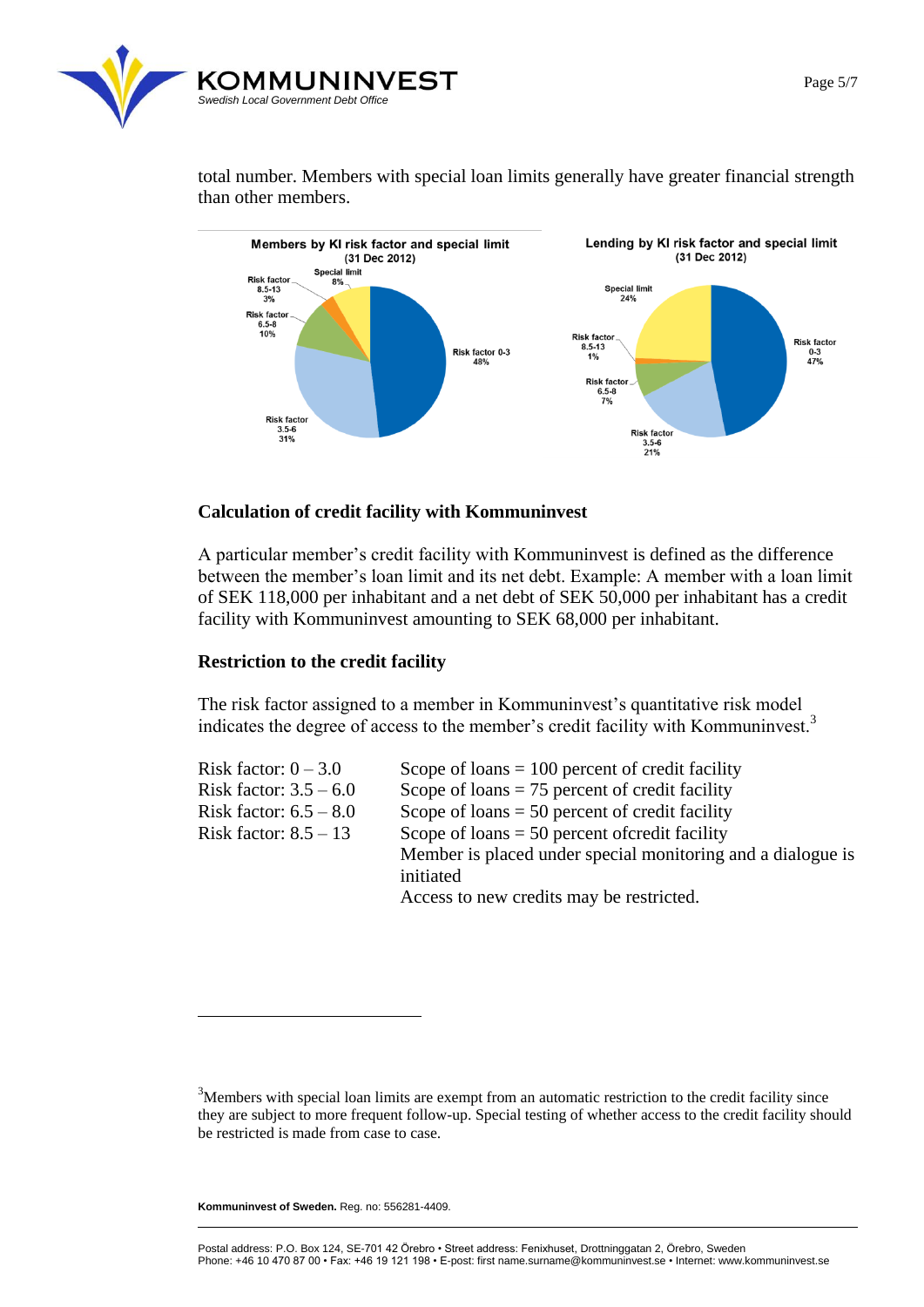

## **QUESTIONS AND ANSWERS – KOMMUNINVEST'S CREDIT FOLLOW-UP MODEL**

## **Question: How has the analysis model developed over time? Is the weighting of the key figures in the model dynamic?**

Answer: The analysis model is reviewed annually and developed to better highlight the challenges identified by Kommuninvest and that could affect the members of the Kommuninvest Cooperative Society. The weighting of different key figures is reconsidered – with regard to the key figure "population growth", for example. Previously, the weighting of this key figure caused high risk factors among some rural municipalities. A deeper analysis showed that high risk factors did not necessarily correspond to low financial capacity and the weighting was subsequently adjusted.

Municipal companies are tending to have an increasing impact on the individual member's risk factor. Consequently, the model is gaining an increasing company focus. In recent years, this has meant that the key figures having the greatest bearing on financial capacity, such as earnings and indebtedness have had an increasing impact in the model.

In general, the model is moving in the direction of members being compared with their own trend rather than against an average for similar local government authorities (according to the  $SALAR<sup>4</sup>$  classification of local government authorities). However, the assessment in relation to the average is of importance when it comes to analyses for special limits. Members with weaker financial conditions have less extensive opportunities to be granted raised limits.

## **Q: What are the foremost purposes of the analysis model?**

A: Identifying members requiring deeper analysis and those in need of a dialogue regarding their financial conditions. An individual member's current risk factor is of interest, as well as the trend in that factor.

The analysis model also acts as a tool for analysing the local government sector and its trends.

**Kommuninvest of Sweden.** Reg. no: 556281-4409.

<sup>&</sup>lt;sup>4</sup> Swedish Association of Local Authorities and Regions, www.skl.se. Classification of municipalities: Major cities; Municipalities that are suburbs of the major cities; Larger town and cities; Municipalities that are suburbs of the larger town and cities; Commuter municipalities; Tourism and visitor sector municipalities; Goods producing municipalities; Rural municipalities; Municipalities in densely populated regions; Municipalities in rural regions.